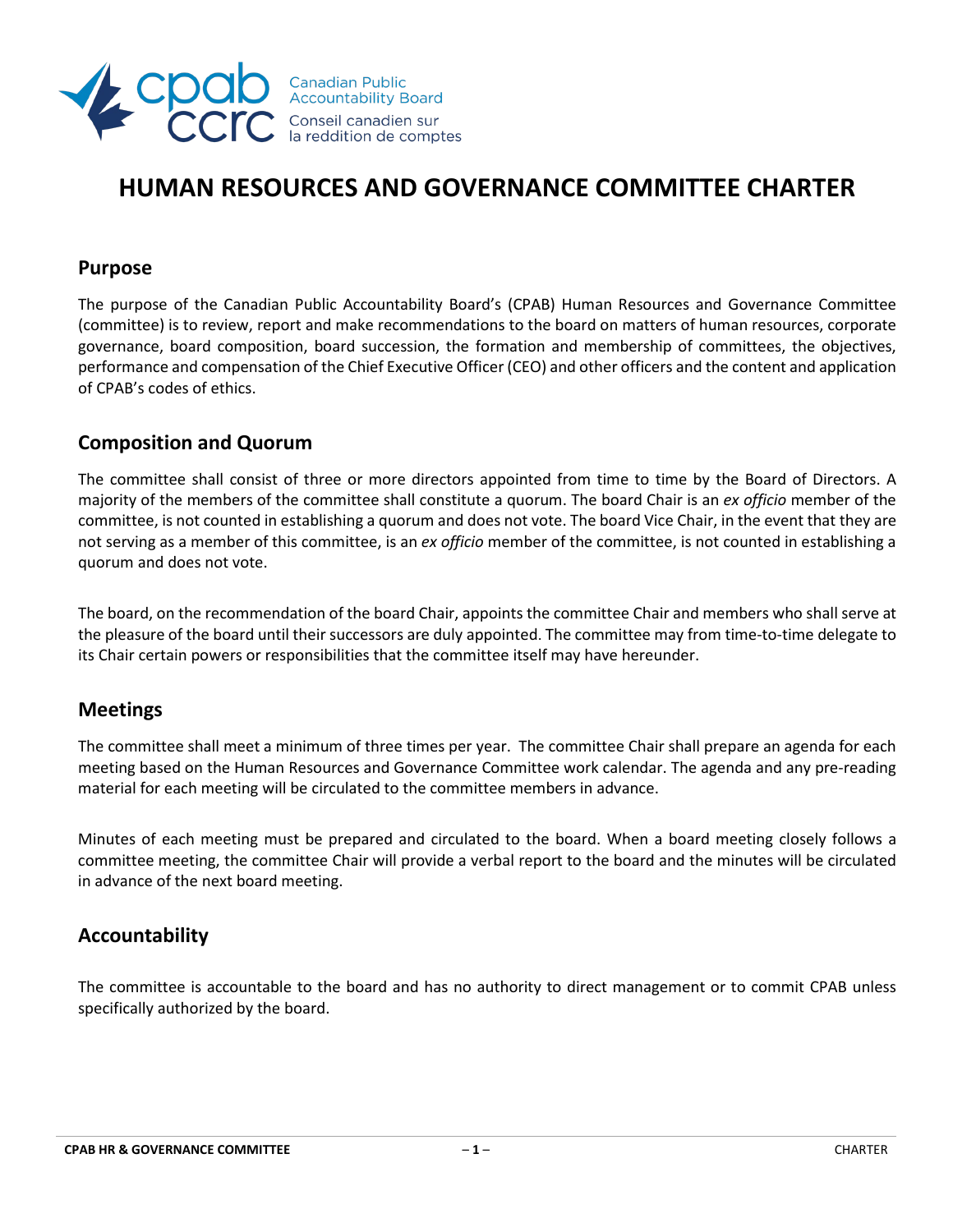

# **1. Duties and Responsibilities**

#### *1.1* **Human Resources**

The committee will:

- a) Oversee the management of human resources.
- b) Recommend to the board any changes to human resources policies and practices the committee decides are advisable.

#### *1.2* **Governance**

The committee will:

- a) Review, at least annually, corporate governance practices and recommend appropriate policies and procedures.
- b) Review, at least annually:
	- The performance and effectiveness of the board as a whole in relation to its mandate, including its meetings and the information provided to directors.
	- The performance of the board Chair.
	- The performance and effectiveness of any other committee in relation to its mandate.
	- The performance of each committee Chair.
- c) Perform, at least annually, a self-assessment of the committee's performance and effectiveness in relation to its mandate and the performance and effectiveness of the committee Chair.
- d) Recommend to the board any changes to corporate governance practices the committee decides are advisable.

#### *1.3* **Composition of the board and committees**

The committee will:

- a) Recommend to the board any committees to be established and their charters, membership and the delegation of powers to the committees and the CEO.
- b) Recommend to the board criteria for the selection of new directors and to annually review and recommend to the board for approval a succession plan for the board Chair, board Vice Chair and other directors.
- c) Consider the adequacy and nature of the compensation paid to directors, including the board Chair, and provide recommendations to the board.
- d) Monitor the membership of the board to ensure that independence and other qualifications under applicable laws and proper corporate governance practices are maintained and that required areas of core competencies are represented on the board.